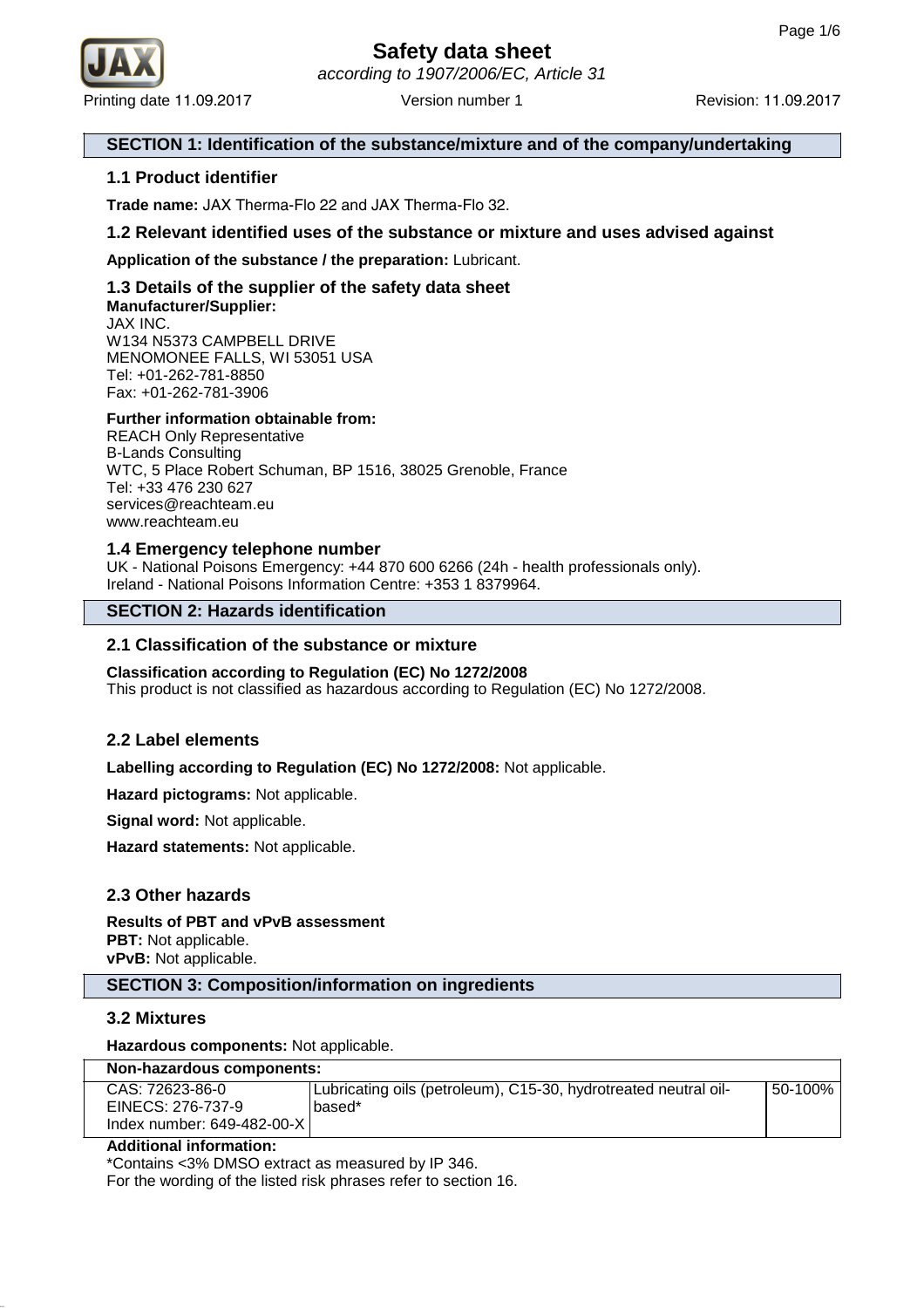according to 1907/2006/EC, Article 31

Printing date 11.09.2017 **Version number 1** Revision: 11.09.2017

**Trade name:** JAX Therma-Flo 22 and JAX Therma-Flo 32.

## **SECTION 4: First aid measures**

#### **4.1 Description of first aid measures**

**General information:** No special measures required.

**After inhalation:** Supply fresh air. Consult doctor if symptoms persist.

**After skin contact:** Immediately wash with water and soap and rinse thoroughly.

#### **After eye contact:**

Remove contact lenses, if worn. Rinse opened eye for several minutes under running water. If symptoms persist, consult a doctor.

**After swallowing:** Do not induce vomiting; call for medical help immediately.

#### **4.2 Most important symptoms and effects, both acute and delayed** No further relevant information available.

#### **4.3 Indication of any immediate medical attention and special treatment needed** No further relevant information available.

#### **SECTION 5: Firefighting measures**

## **5.1 Extinguishing media**

#### **Suitable extinguishing agents:**

CO2, powder or water spray. Fight larger fires with water spray or alcohol resistant foam.

**For safety reasons unsuitable extinguishing agents:** Water with full jet.

#### **5.2 Special hazards arising from the substance or mixture**

No further relevant information available.

## **5.3 Advice for firefighters**

**Protective equipment:** No special measures required.

#### **SECTION 6: Accidental release measures**

## **6.1 Personal precautions, protective equipment and emergency procedures**

Keep away from ignition sources. Wear protective equipment. Keep unprotected persons away.

#### **6.2 Environmental precautions**

Do not allow product to reach sewage system or any water course. Do not allow to enter sewers/ surface or ground water.

#### **6.3 Methods and material for containment and cleaning up**

Absorb with liquid-binding material (sand, diatomite, acid binders, universal binders, sawdust).

#### **6.4 Reference to other sections**

See Section 7 for information on safe handling. See Section 8 for information on personal protection equipment. See Section 13 for disposal information.

## **SECTION 7: Handling and storage**

## **7.1 Precautions for safe handling**

#### Keep away from heat and direct sunlight.

Ensure good ventilation/exhaustion at the workplace.

**Information about fire - and explosion protection:** No special measures required.

## **7.2 Conditions for safe storage, including any incompatibilities**

**Requirements to be met by storerooms and receptacles:**

Store in a cool, dry place in tightly closed receptacles.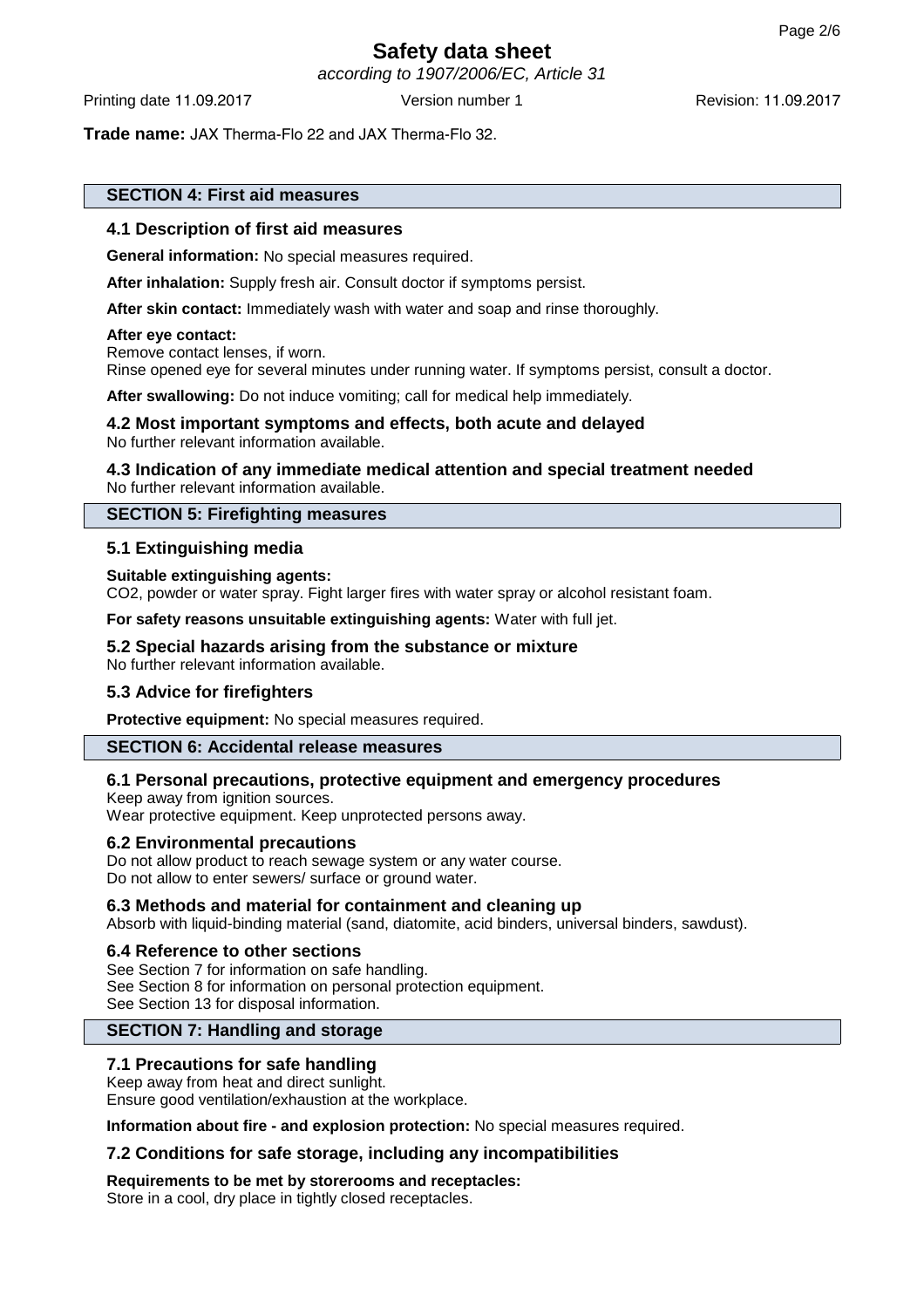according to 1907/2006/EC, Article 31

Printing date 11.09.2017 **Version number 1** Revision: 11.09.2017

**Trade name:** JAX Therma-Flo 22 and JAX Therma-Flo 32.

**Information about storage in one common storage facility:** Store away from oxidizing agents.

**Further information about storage conditions:** None.

**7.3 Specific end use(s):** No further relevant information available.

## **SECTION 8: Exposure controls/personal protection**

## **8.1 Control parameters**

#### **Ingredients with limit values that require monitoring at the workplace:**

The product does not contain any relevant quantities of materials with critical values that have to be monitored at the workplace.

**Additional information:** The lists valid during the making were used as basis.

#### **8.2 Exposure controls**

#### **Personal protective equipment**

**General protective and hygienic measures:** The usual precautionary measures are to be adhered to when handling chemicals.

**Respiratory protection:** Not required.

#### **Protection of hands:**



Protective gloves

The selected protective gloves have to satisfy the specifications of EU Directive 89/686/EEC and the standard EN 374 derived from it.

#### **Eye protection:**



Safety glasses with side-shields (EN 166).

**Body protection:** Protective work clothing.

## **SECTION 9: Physical and chemical properties**

## **9.1 Information on basic physical and chemical properties**

**General Information**

| Appearance:<br>Form:<br>Colour:     | Liquid.<br>Water white.                       |
|-------------------------------------|-----------------------------------------------|
| Odour:<br><b>Odour threshold:</b>   | Nearly odourless.<br>Not determined.          |
| pH-value:                           | Not determined.                               |
| <b>Melting point/Melting range:</b> | Not determined.                               |
| <b>Boiling point/Boiling range:</b> | Not determined.                               |
| <b>Flash point:</b>                 | 221℃ (ASTM D 92)                              |
| Flammability (solid, gaseous):      | Not applicable.                               |
| Ignition temperature:               | Not determined.                               |
| <b>Decomposition temperature:</b>   | Not determined.                               |
| Danger of explosion:                | Product does not present an explosion hazard. |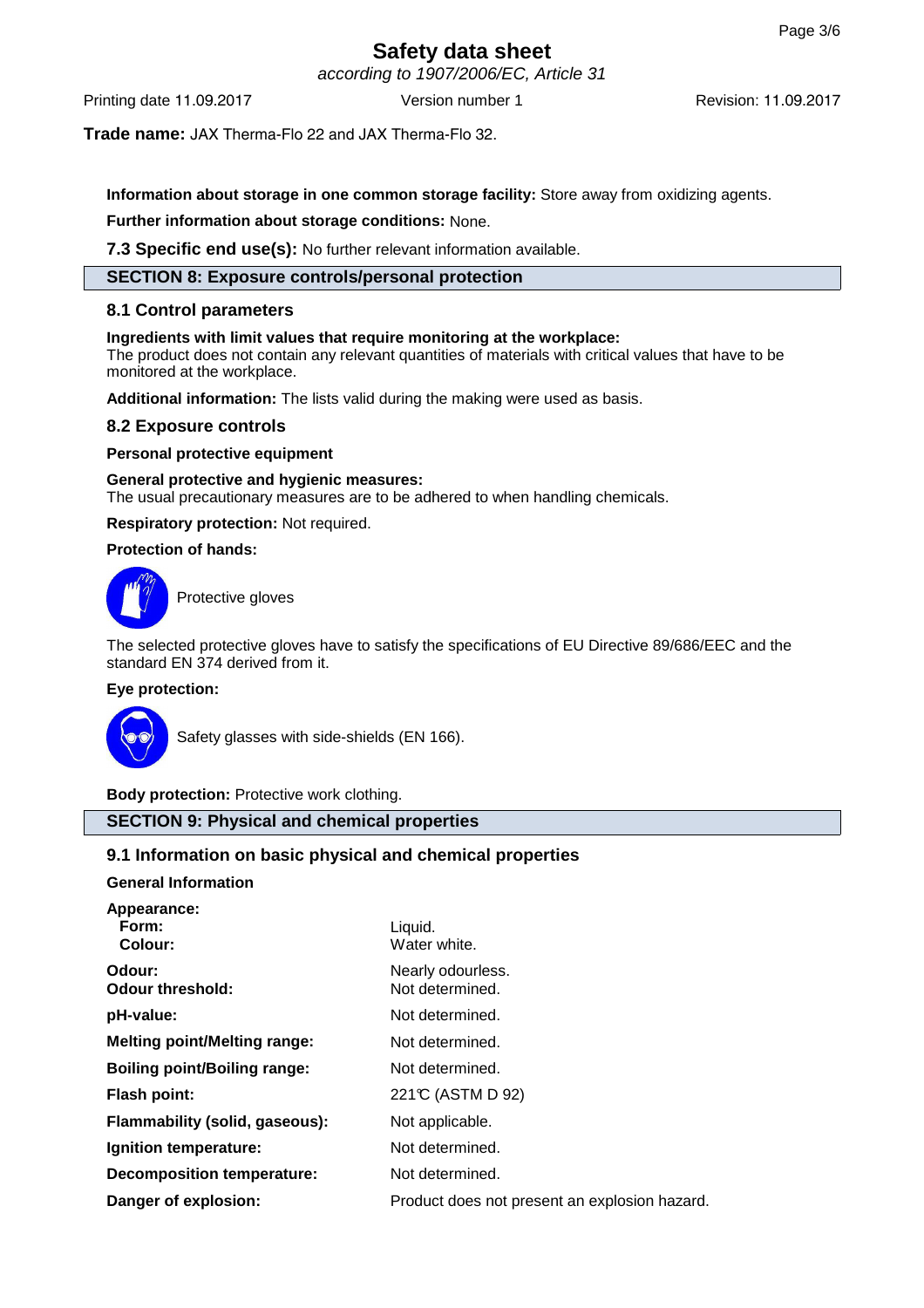according to 1907/2006/EC, Article 31

Printing date 11.09.2017 **Version number 1** Revision: 11.09.2017

**Trade name:** JAX Therma-Flo 22 and JAX Therma-Flo 32.

| <b>SECTION 10: Stability and reactivity</b>              |                                            |  |  |
|----------------------------------------------------------|--------------------------------------------|--|--|
| 9.2 Other information                                    | No further relevant information available. |  |  |
| <b>Viscosity:</b><br>Dynamic:<br>Kinematic:              | Not determined.<br>Not determined.         |  |  |
| Partition coefficient (n-octanol/water): Not determined. |                                            |  |  |
| <b>Solubility in / Miscibility with</b><br>water:        | Not determined.                            |  |  |
| <b>Evaporation rate</b>                                  | Not determined.                            |  |  |
| <b>Vapour density</b>                                    | Not determined.                            |  |  |
| <b>Relative density</b>                                  | Not determined.                            |  |  |
| Density at 20°C:                                         | $0.84$ g/cm <sup>3</sup>                   |  |  |
| Vapour pressure:                                         | Not determined.                            |  |  |
| <b>Oxidizing properties</b>                              | Not determined.                            |  |  |
| <b>Explosion limits:</b><br>Lower:<br>Upper:             | Not determined.<br>Not determined.         |  |  |
|                                                          |                                            |  |  |

## **10.1 Reactivity** No data available.

## **10.2 Chemical stability**

**Thermal decomposition / conditions to be avoided:** No decomposition if used and stored according to specifications.

**10.3 Possibility of hazardous reactions** No dangerous reactions known.

**10.4 Conditions to avoid** Keep away from heat and direct sunlight.

**10.5 Incompatible materials** Avoid strong oxidants, strong alkalis and strong acids.

**10.6 Hazardous decomposition products** Carbon monoxide and carbon dioxide.

## **SECTION 11: Toxicological information**

## **11.1 Information on toxicological effects**

**Acute toxicity**

**LD/LC50 values:**

**72623-86-0 Lubricating oils (petroleum), C15-30, hydrotreated neutral oil-based\***

Oral LD50 >5000 mg/kg (Rat)

**Additional Information:** \*Contains <3% DMSO extract as measured by IP 346.

#### **Primary irritant effect:**

**on the skin:** No irritant effect. **on the eye:** No irritating effect.

**Sensitization:** No sensitizing effects known.

#### **Additional toxicological information:**

The product is not subject to classification according to the calculation method of the General EU Classification Guidelines for Preparations as issued in the latest version.

When used and handled according to specifications, the product does not have any harmful effects to our experience and the information provided to us.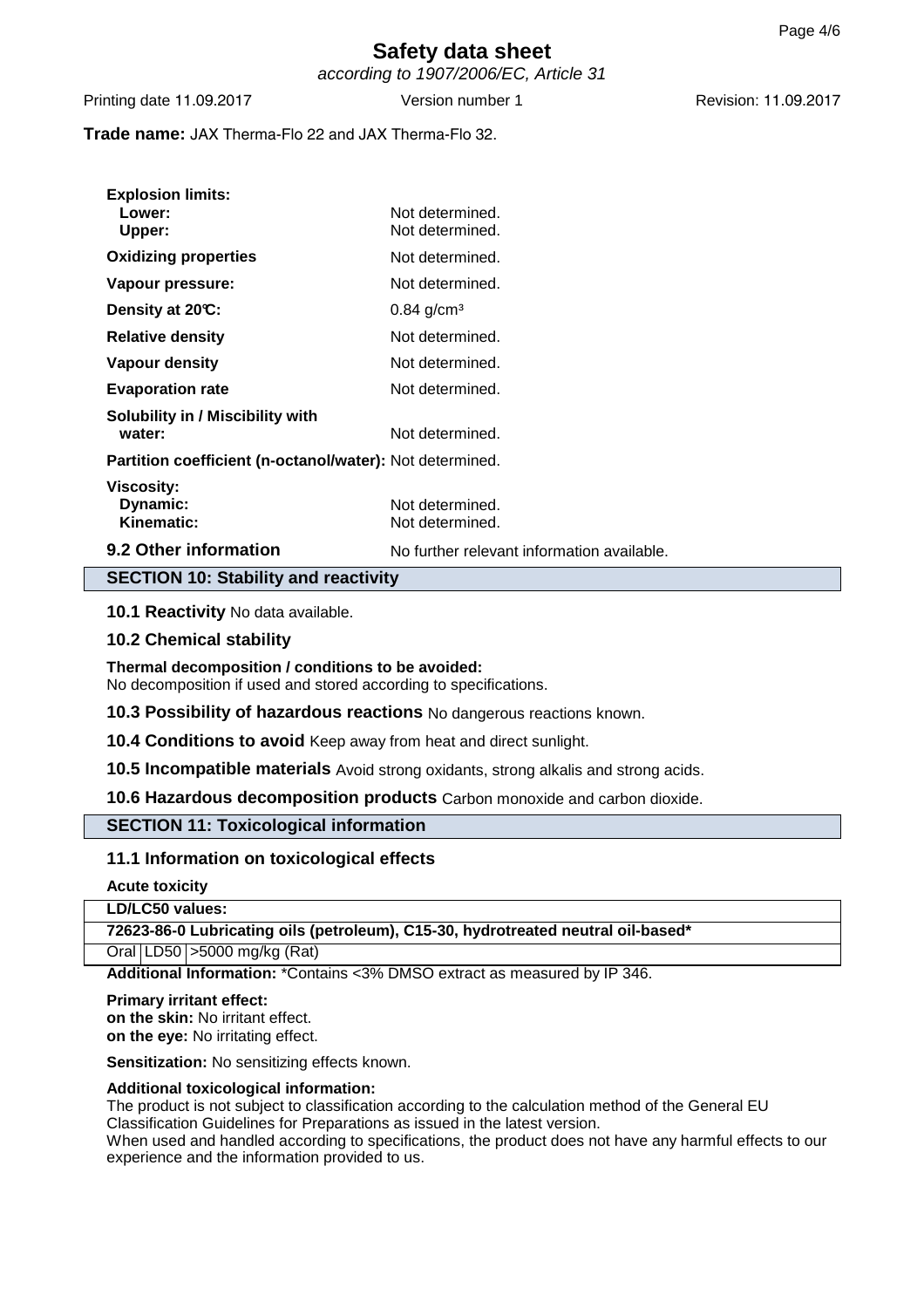according to 1907/2006/EC, Article 31

**Trade name:** JAX Therma-Flo 22 and JAX Therma-Flo 32.

## **SECTION 12: Ecological information**

#### **12.1 Toxicity**

**Aquatic toxicity:** No further relevant information available.

**12.2 Persistence and degradability** No further relevant information available.

**12.3 Bioaccumulative potential** No further relevant information available.

**12.4 Mobility in soil** No further relevant information available.

#### **General notes:**

Water hazard class 1 (German Regulation) (Self-assessment): slightly hazardous for water Do not allow undiluted product or large quantities of it to reach ground water, water course or sewage system.

#### **12.5 Results of PBT and vPvB assessment**

**PBT:** Not applicable. **vPvB:** Not applicable.

**12.6 Other adverse effects** No further relevant information available.

## **SECTION 13: Disposal considerations**

#### **13.1 Waste treatment methods**

**Recommendation:** Do not allow product to reach sewage system.

#### **Uncleaned packaging**

**Recommendation:** Disposal must be made according to official regulations.

# **SECTION 14: Transport information 14.1 UN Number** ADR, ADN, IMDG, IATA Not applicable.

**14.2 UN proper shipping name ADR, ADN, IMDG, IATA** Not applicable.

**14.3 Transport hazard class(es)**

| ADR, ADN, IMDG, IATA<br><b>Class</b>                                             | Not applicable. |
|----------------------------------------------------------------------------------|-----------------|
| 14.4 Packing group<br>ADR, IMDG, IATA                                            | Not applicable. |
| <b>14.5 Environmental hazards</b><br><b>Marine pollutant:</b>                    | No.             |
| 14.6 Special precautions for user                                                | Not applicable. |
| 14.7 Transport in bulk according to Annex II<br>of MARPOL 73/78 and the IBC Code | Not applicable. |

#### **SECTION 15: Regulatory information**

## **15.1 Safety, health and environmental regulations/legislation specific for the substance or mixture**

This safety data sheet complies with the requirements of Regulation (EC) No. 1907/2006.

**15.2 Chemical safety assessment** A Chemical Safety Assessment has not been carried out.

#### **SECTION 16: Other information**

This information is based on our present knowledge. However, this shall not constitute a guarantee for any specific product features and shall not establish a legally valid contractual relationship.